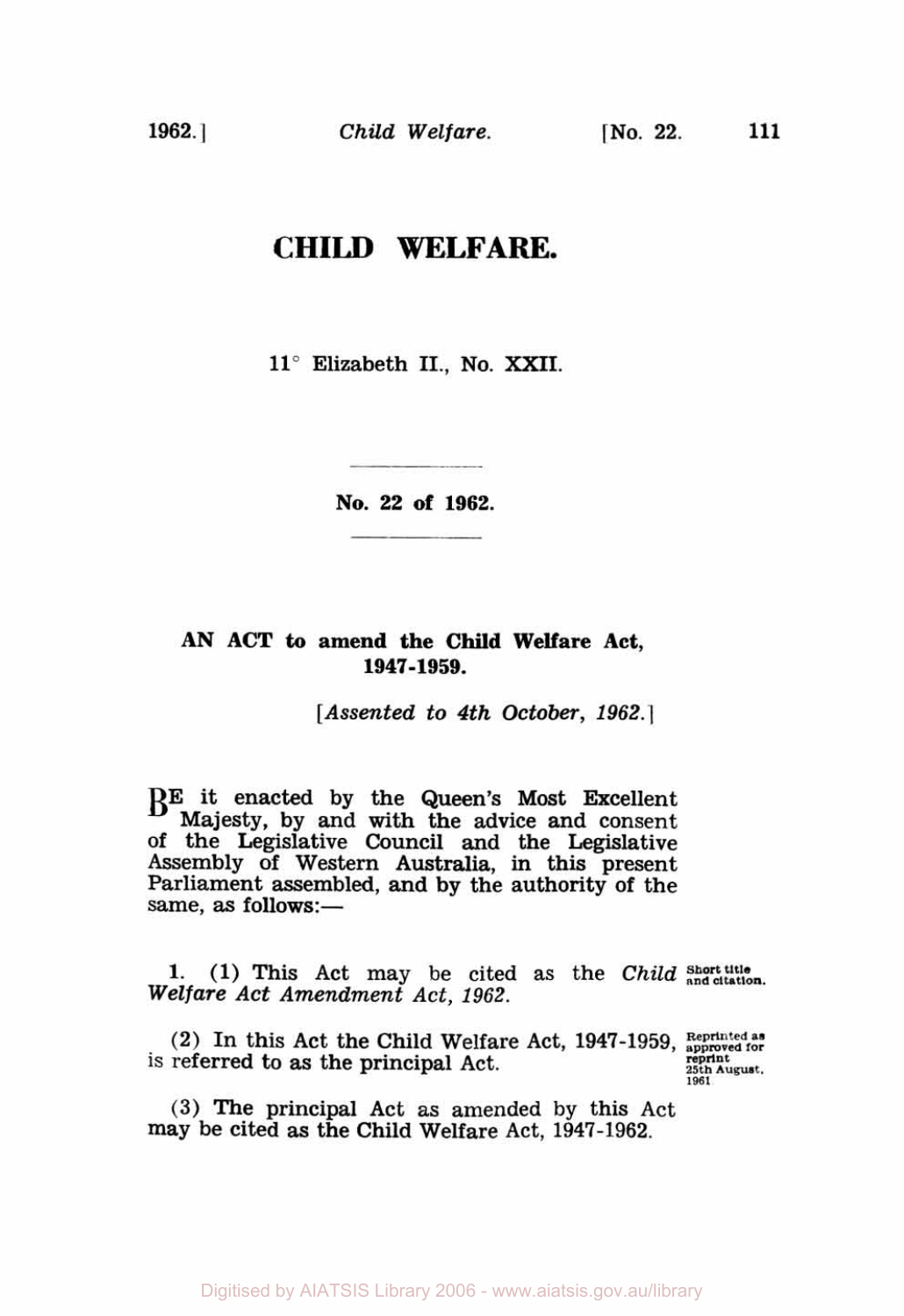**2. This** Act shall come into operation on a day **Commence - ment.**  to be fixed by proclamation.

*S.* **10** 

- **3.** Section ten of the principal Act is amended-
	- (a) by substituting for subsection (1) the the following subsection-

(1) Subject to the regulations and the direction of the Minister, the Director shall-

- (a) be the guardian and have the care, management and control of the persons and property of all wards; and
- (b) have the supervision of all children nursed by foster mothers. ; and
- (b) by substituting for the words, "children committed to the care of the Department" in lines one and two of subsection (2), the word, "wards".

**amended** *s.* **19 4.** Section nineteen of the principal Act is amended by adding after paragraph (d) of subsection (1) the following paragraph—

> (e) Notwithstanding the provisions of this subsection, a Children's Court may exercise any of this Act in respect of an offence alleged to have been committed outside the area in and for which that Children's Court exercises jurisdiction under this Act, **if-**

- (i) the offence is one in respect of which that Children's Court could exercise **any** power conferred on it by section twenty of this Act had such offence been committed within the area in and<br>for which that Children's Court for which that Children's Court exercises jurisdiction under this Act; and
- (ii) the person charged with the offence pleads guilty thereto. .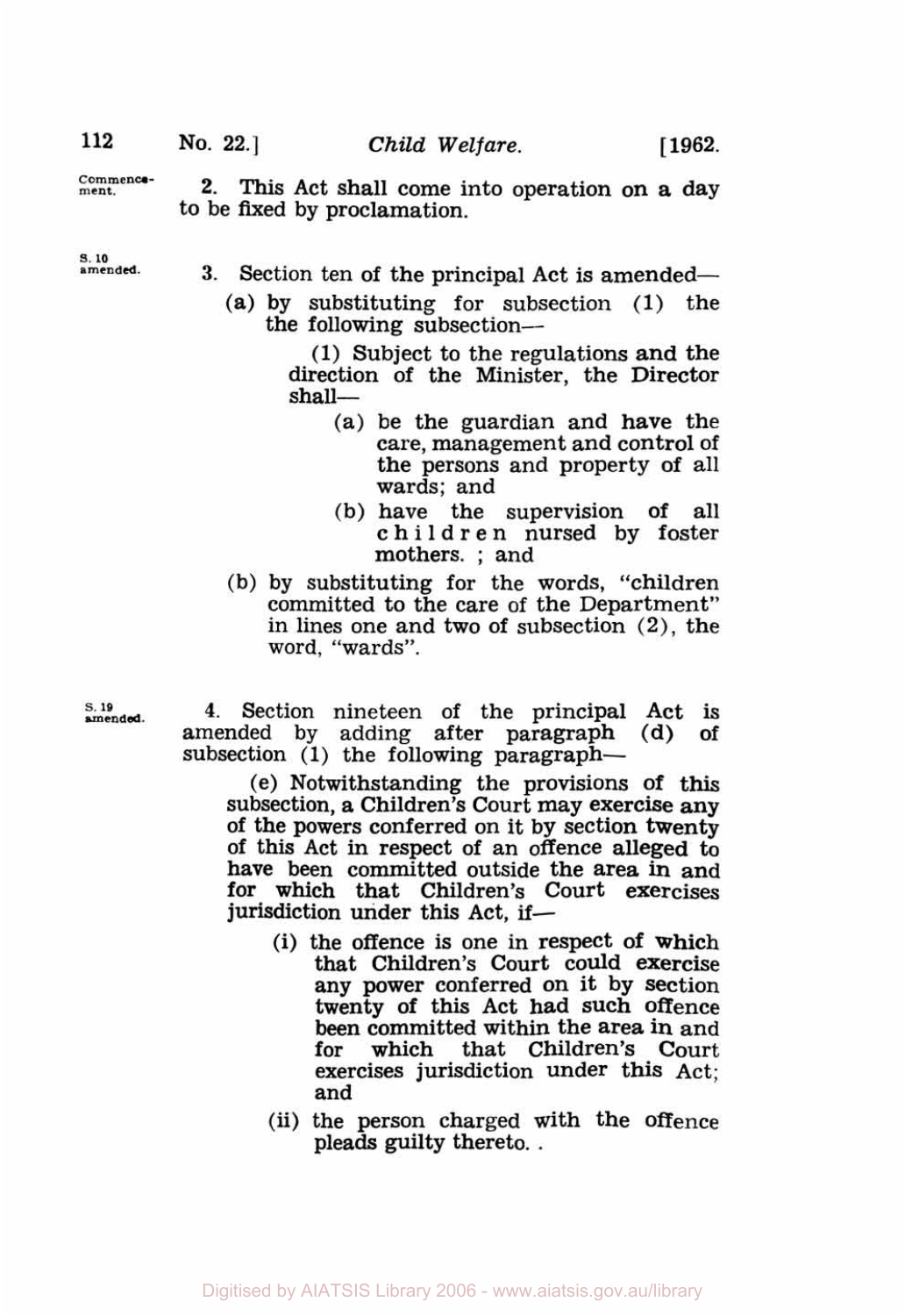- (a) by deleting the word, "or" in the last line of paragraph (f) of subsection (2);
- (b) by adding after paragraph **(g)** of subsection  $(2)$  the following paragraphs-
	- (h) unlawfully assaulting a child; or
	- (i) unlawfully and indecently dealing with a girl under the age of thirteen years; ;
- *(c)* by substituting for the words, "and also" in the fourth last line of subsection **(2),** the words, "either sitting alone or sitting with";
- (d) by substituting for the word, "The", being the first word in subsection **(3),** the passage, "Except as provided in subsection (3a) **of**  this section, the" ; and
- (e) by adding after subsection **(3)** the following subsection-

(3a) (a) In the case of an offence referred to in paragraph (h) **of sub**section (2) of this section, the offender is liable on summary conviction-

- (i) to a fine of ten **pounds,** and to payment **of** the **costs** of the prosecution; or
- (ii) if the child assaulted is a male whose age does not exceed fourteen years, or is a female, to a fine of twenty pounds (inclusive of costs),

and in default of payment, to **imprison**ment with hard labour for **six** months unless the fine and costs are sooner paid, or to imprisonment with hard labour for six months in the first instance.

(b) If the Court is of opinion that the assault **was** so trifling as not to deserve any punishment, the Court may convict the offender and discharge him without inflicting any punishment.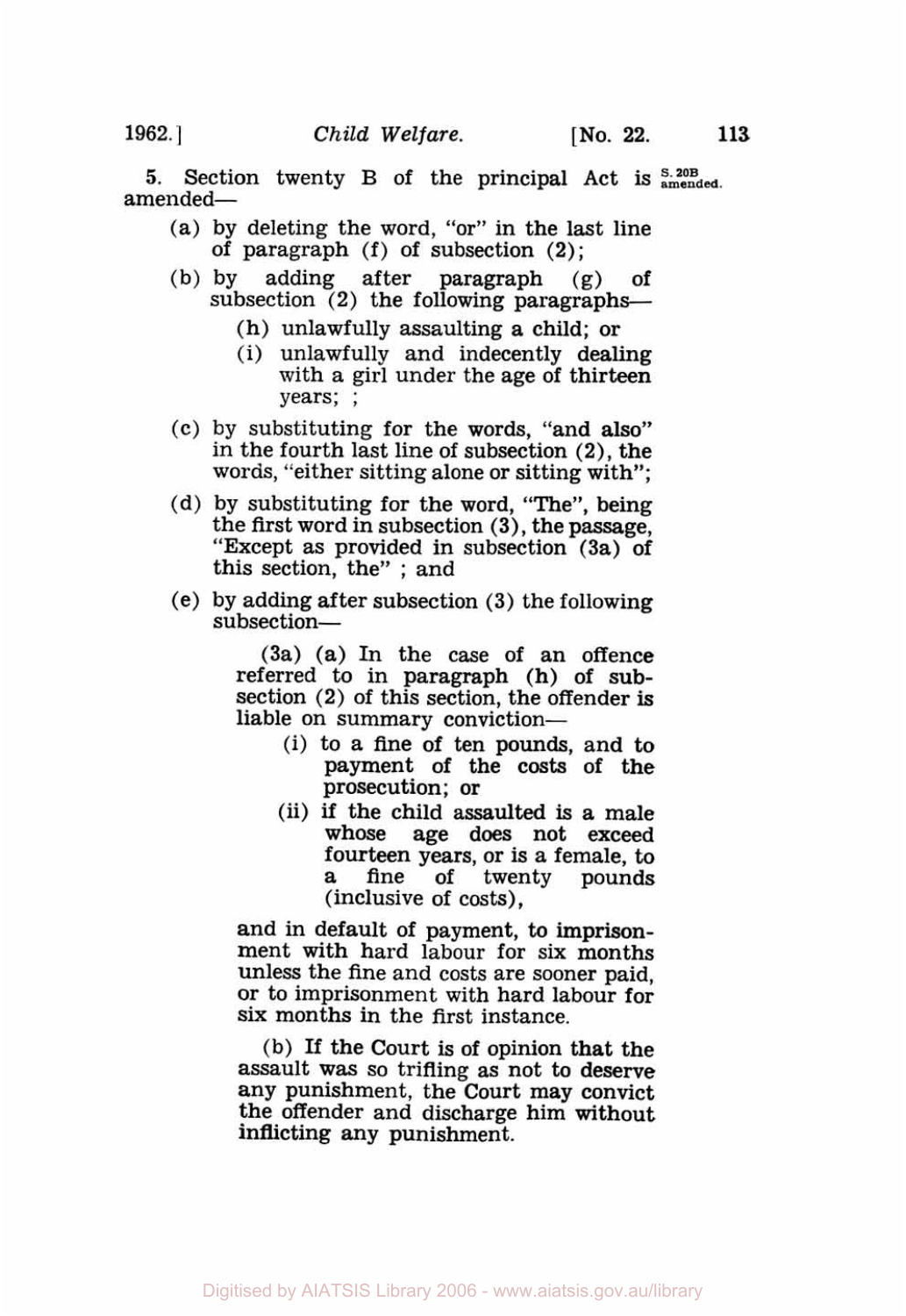(c) If the child assaulted is a male whose age does not exceed fourteen years, or is a female, the Court may, in addition to inflicting punishment under this subsection, require the offender to enter into a recognisance to keep the peace and be of good behaviour for any term not exceeding six months from the expira- tion of the sentence. .

**6.** The principal Act is amended by adding after section thirty-four **B** a section as follows-

**34C.** Where a child is released on probation under sections thirty, thirty-two, thirty-four or thirty-four B of this Act during any period other than a period that ceases when he attains the age of eighteen years, the Minister may, upon the recommendation of the Director in writing, order that the period of release on probation of the child be extended until the child attains the age of eighteen years or for any shorter period as the Minister in his absolute discretion thinks fit, and subject to the provisions of section thirty-eight of this Act such child shall continue to be released on probation accordingly. .

**7.** Section thirty-eight of the principal Act is amended-

- (a) by substituting for the words, "or thirty- four" in line three, the words, "thirty-four or thirty-four B"; and
- (b) by inserting after the word, "probation" in line seven, the passage, ", whether by order of the Court or pursuant to the order of the Minister made under section thirty-four C of this Act".

**s.47B added.** 

**Minister may commit to care of the Department a child left without**  parent, etc.

8. The principal Act is amended by adding after section forty-seven A a section as follows-

**47B. (1)** Where it appears to the Minister that a child is left without parent or guardian, or the whereabouts of any parent, near relative

*S.* **34c added.** 

**Minister may extend period of probation** 

*S.* **38 amended.**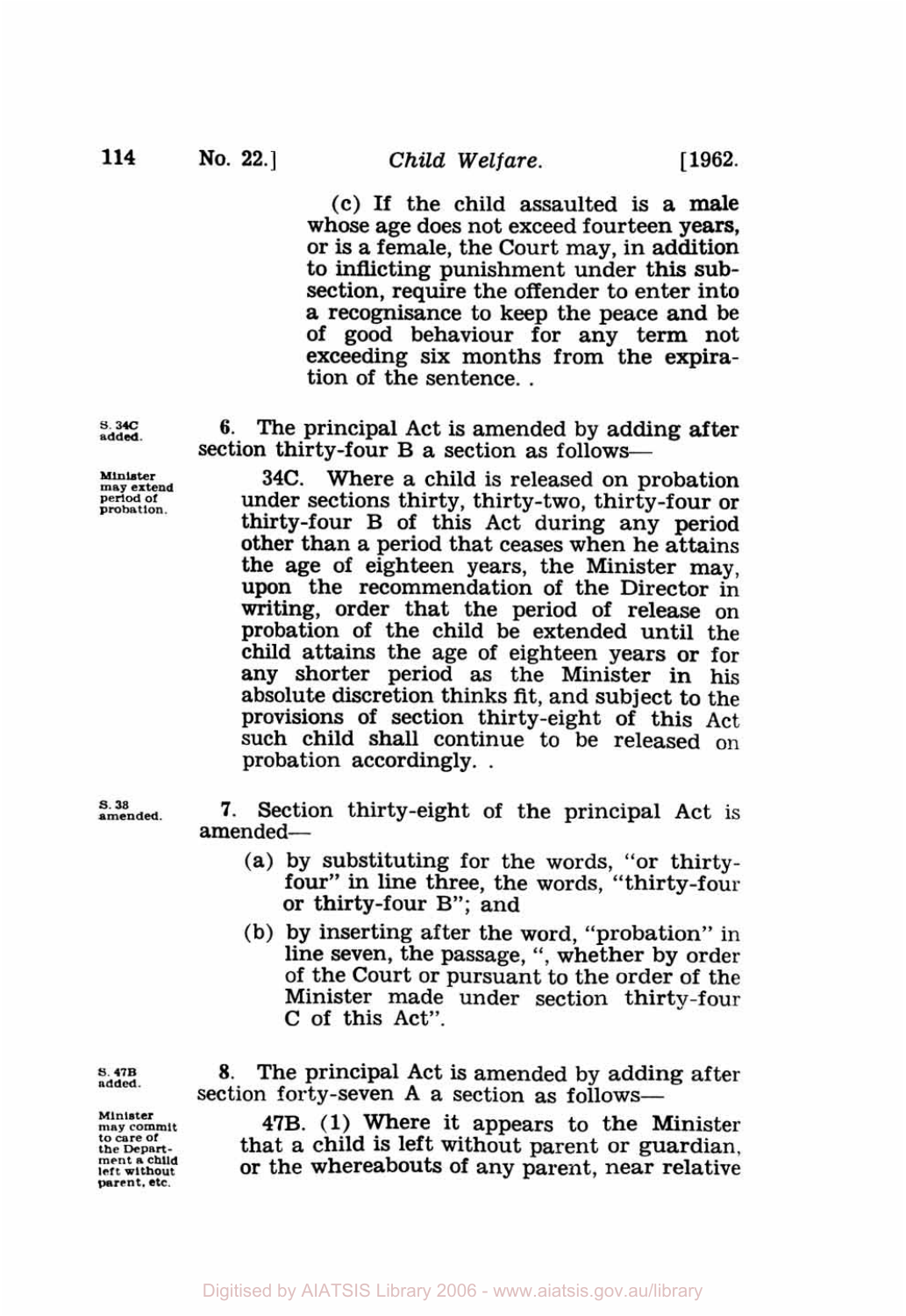or guardian of the child are not readily ascertainable, if the child is not a destitute or

neglected child within the meaning of this Act, the Minister may by written order signed by him commit the child to the care of the Department.

(2) A parent of a child in respect of whom an order made under subsection (1) of this section is in force, or a near relative or any guardian of the child, may apply to a Children's Court for cancellation of that order and the release of the child from the care of the Department.

(3) The Court may grant an application made under this section unconditionally or subject to such conditions as in the circumstances of the case the Court considers are in the best interests of the child, or may refuse the application, and the decision of the Court on the application shall be **final** and conclusive.

**9.** Section sixty-nine of the principal Act is  $\frac{8.69}{\text{amended}}$ . amended by substituting for the words, "two pounds ten shillings" where they occur in lines three and four of paragraph (b) of subsection (1), and again in line six of subsection **(2),** the words, "five pounds", in each case.

10. Section one hundred and six of the principal  $\frac{8.106}{\text{amended.}}$ Act is amended by substituting for the word, "child" in line one of subsection **(l),** the words, "male child".

**11.** Section one hundred and twenty-one of the **s. 121 amended**  principal Act is amended-

- (a) by inserting after the word, "against" **in**  line two, the passage, ", or any application concerning,"; and
- (b) by substituting for the words, "or punish- ment" in lines five and six, the passage, ", punishment or disposal".

Digitised by AIATSIS Library 2006 - www.aiatsis.gov.au/library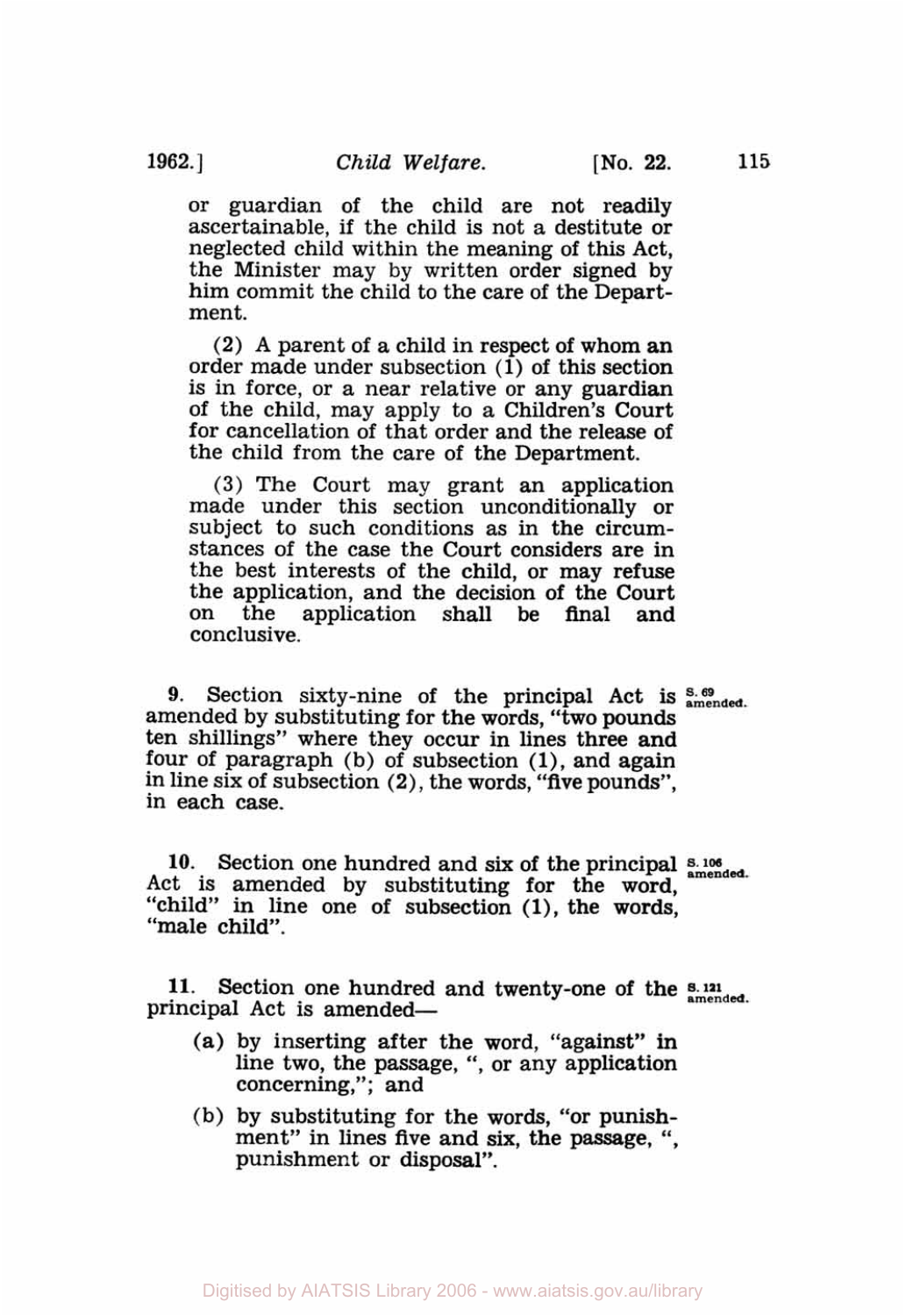s. 122 **amended.** 

**12.** Section one hundred and twenty-two of the principal Act is amended-

- (a) by inserting after the word, "complaint" in lines one and two **of** subsection (l), the words, "or application"; and
- (b) by inserting after the word, "complaint" in line four of subsection **(2),** the words, "or make such application".

*s.* **123 amended.** 

**13.** Section one hundred and twenty-three of the principal Act is amended by inserting after the word,<br>"complaint" in line three, the words, "or in line three, application".

**s.132 amended.** 

**14.** Section one hundred and thirty-two of the principal Act is amended-

- (a) by deleting the word, "female" in line five; and
- **(b)** by substituting for the word, "her" in line twelve, the words, "that officer".

**Second Schedule amended.** 

**15.** The Second Schedule to the principal Act is amended-

- (a) by substituting for the words, ''Anglican Farm School" in line two, the words, "Hillston, Anglican Farm School";
- (b) by substituting for the words, "Swan Homes for Children" in line seven, the word, "Swanleigh";
- (C) by deleting the passage, "Burnbrae Children's Home (Girls), Byford." in the third last line; and
- (d) by substituting for the passage, "Alexandra Home for Babies (Boys and Girls), Highgate." in the last line the following passages-

Ngal-a Mothercraft Home and Training Centre, Inc. (Boys and Girls), South Perth.

Sister Kate's Children's Home, Inc. (Boys and Girls), Queen's Park.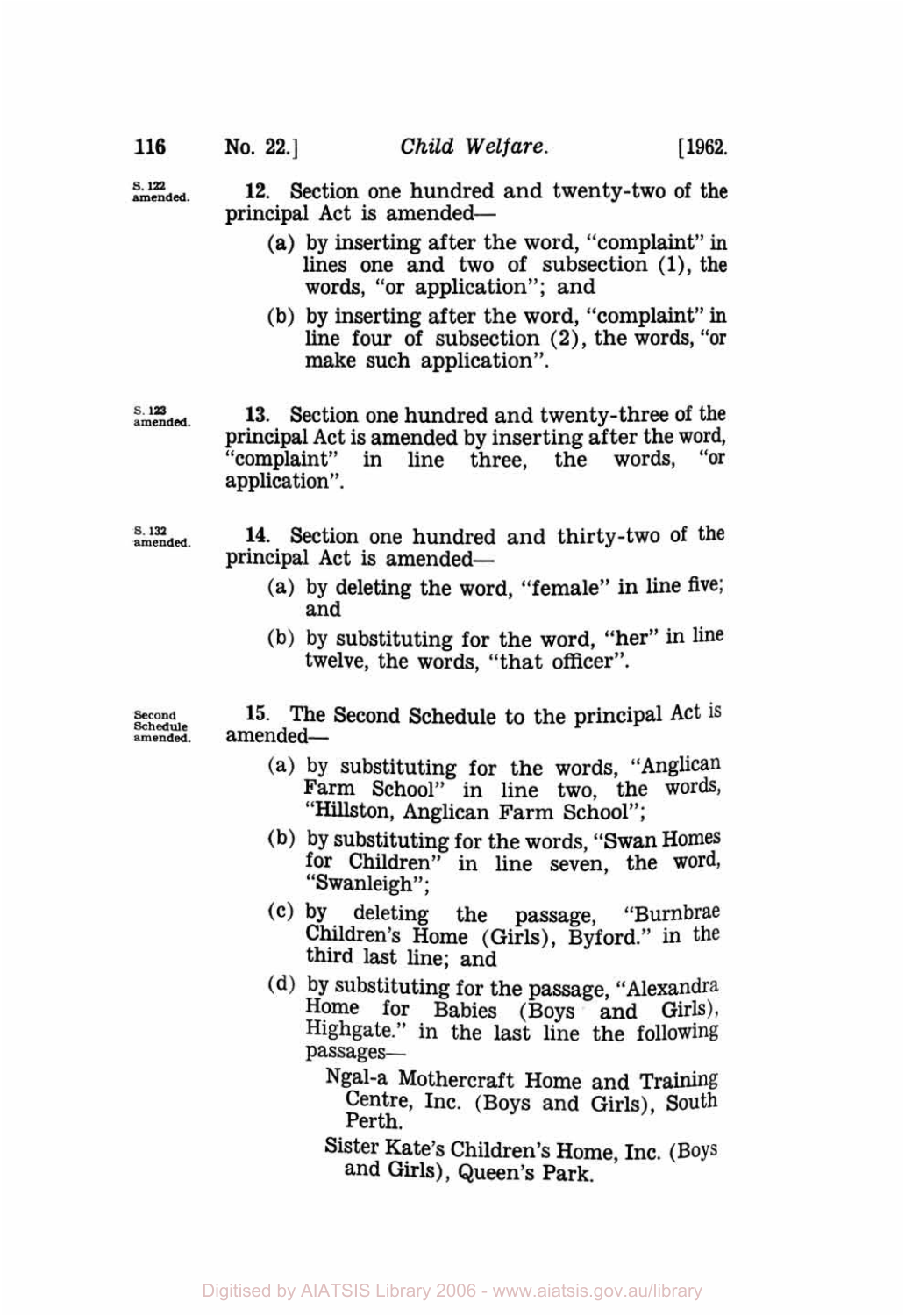## **CHILD WELFARE (No. 2).**

**11"** Elizabeth II., **No, XLIII.** 

**No. 43 of 1962.** 

## *AN* **ACT to repeal section forty-two of the Child Welfare Act, 1947-1959.**

*[Assented to 1st November, 1962.]* 

**BE** it enacted by the Queen's Most Excellent Majesty, by and with the advice and consent Of the Legislative Council **and** the Legislative Assembly of Western Australia, in this present Parliament assembled, **and** by the authority **Of** the Parliament assembled, and by the authority of the same, as follows:-

**1.** (1) This Act may be cited as the *Child Welfare* **Short title** *Act Amendment Act (No. 2), 1962.* 

**(2)** In *this* Act the Child Welfare Act, **1947-1959,** reprinted as approved **is referred to as the principal Act.** 25th August. 25th August.

**(3)** The principal Act **as** amended **by** this Act may be cited **as** the Child Welfare Act, **1947-1962.** 

Digitised by AIATSIS Library 2006 - www.aiatsis.gov.au/library